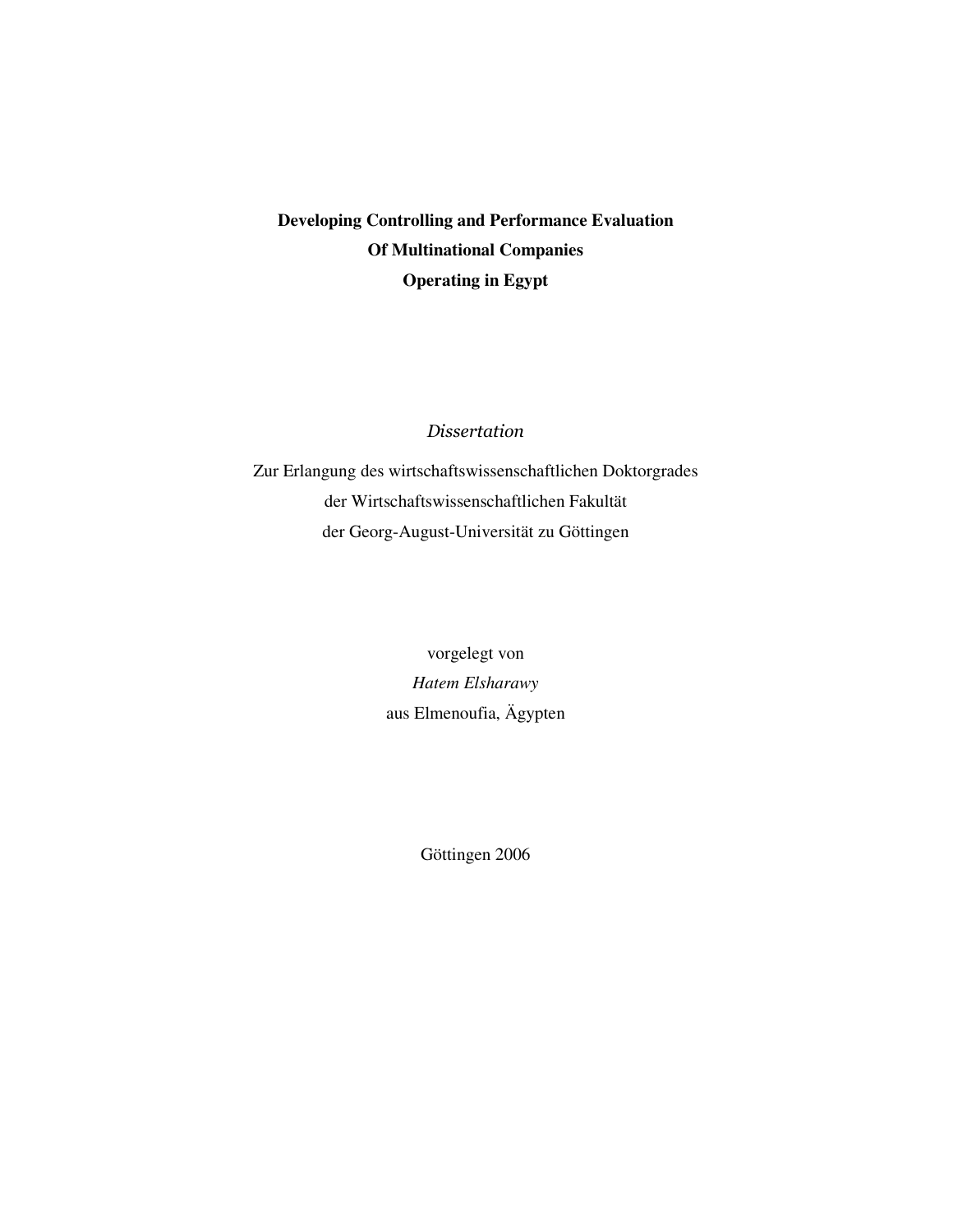| Erstgutachter:  | Prof. Dr. Dr. h. c. Jürgen Bloech |
|-----------------|-----------------------------------|
| Zweitgutachter: | Prof. Dr. Wolfgang Bener          |
|                 |                                   |

Tag der mündlichen Prüfung: 11.09.2006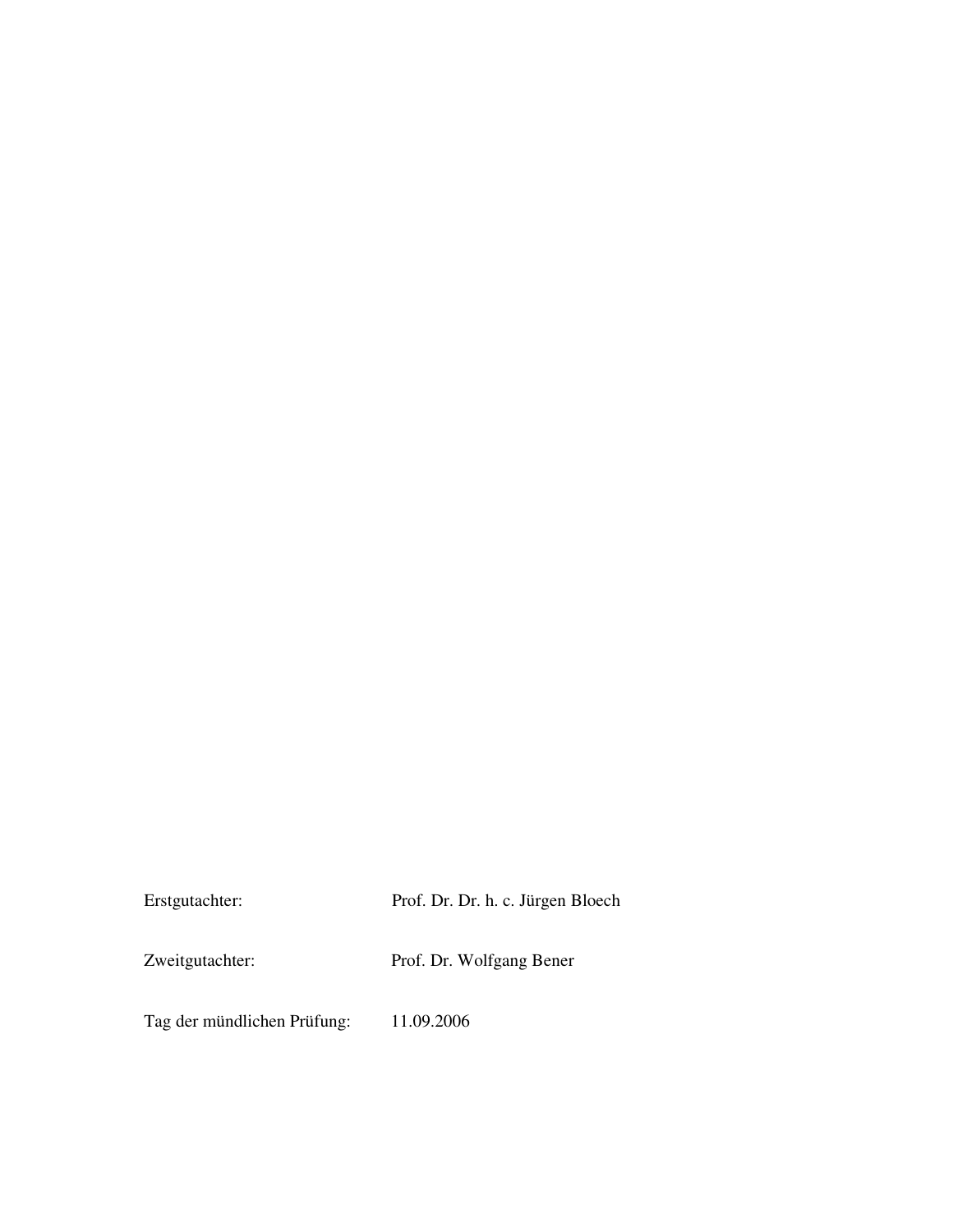# **Dedication To**

My Father Soul of my Mother My Wife My Daughters: Heba, Esraa, and Roaa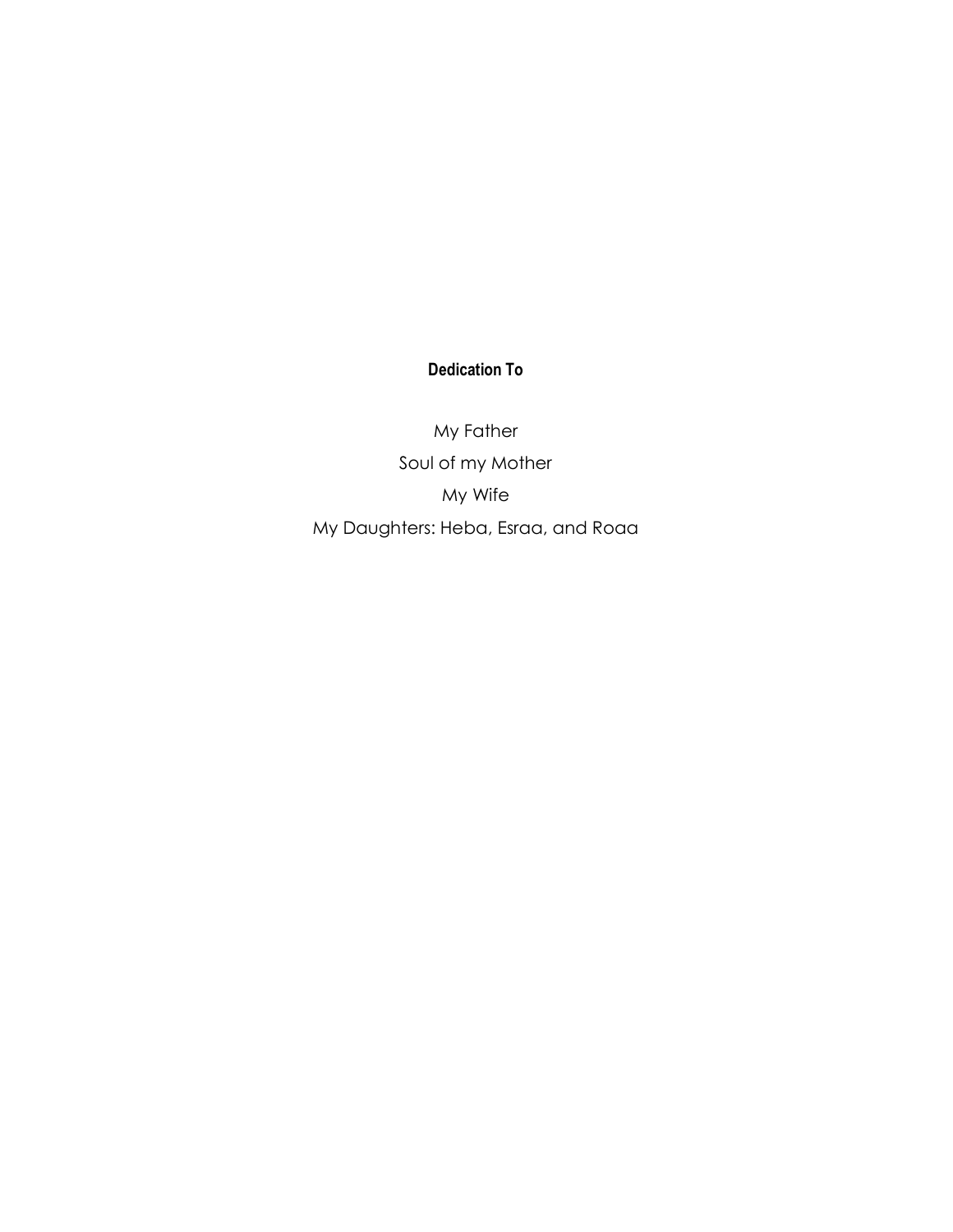|  | 4 Environmental Factors Affecting the Performance of Foreign Subsidiaries 54 |  |
|--|------------------------------------------------------------------------------|--|
|  |                                                                              |  |
|  |                                                                              |  |
|  |                                                                              |  |
|  |                                                                              |  |
|  |                                                                              |  |
|  |                                                                              |  |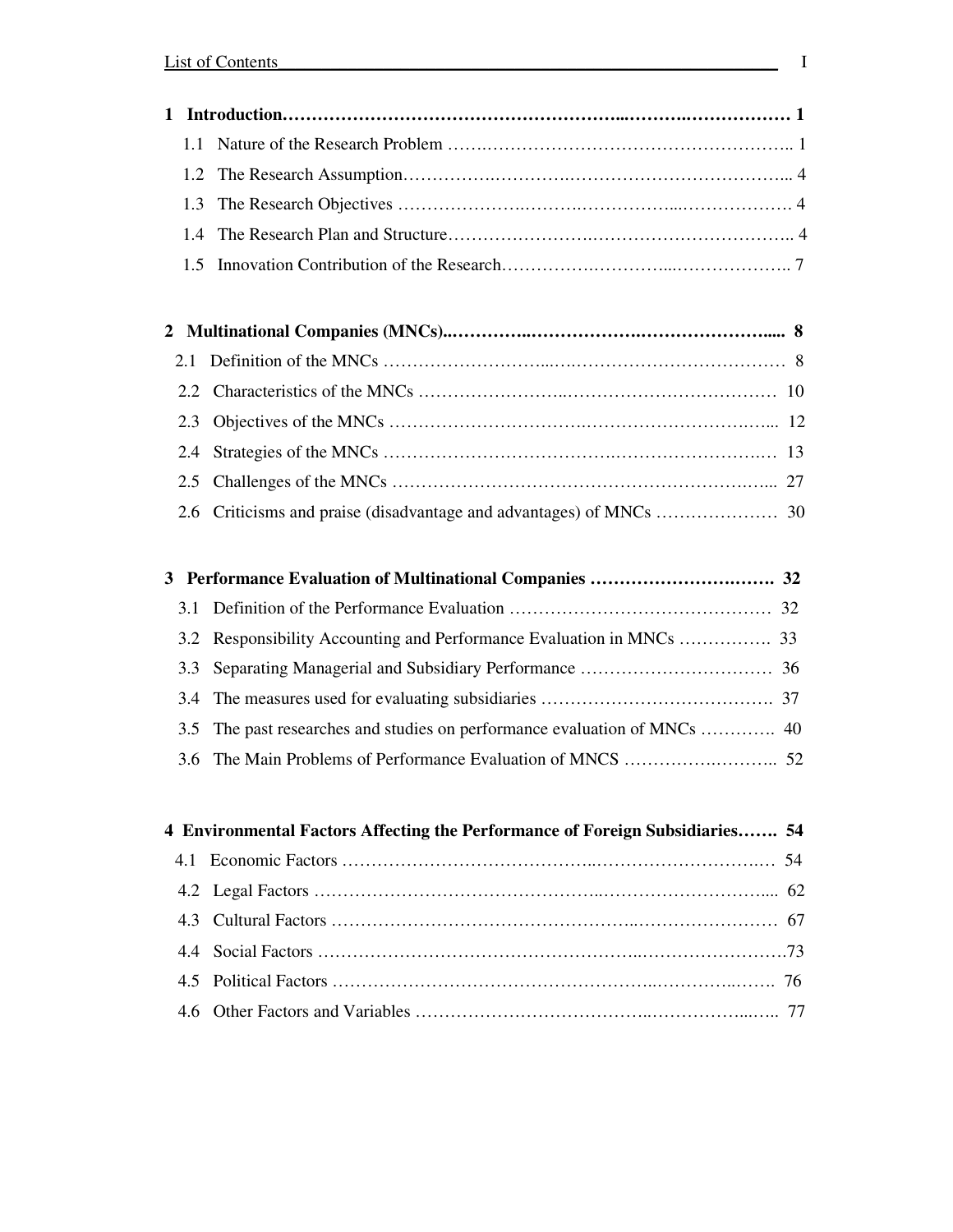| 5. Transfer Pricing and Performance Evaluation of Multinational Companie 78 |  |
|-----------------------------------------------------------------------------|--|
|                                                                             |  |
|                                                                             |  |
|                                                                             |  |
|                                                                             |  |
|                                                                             |  |
|                                                                             |  |
|                                                                             |  |
|                                                                             |  |
|                                                                             |  |
|                                                                             |  |
|                                                                             |  |

## **6 Inflation and its Effect on the Performance Evaluation of Multinational**

| 6.5 The Relevant Method to account for Inflation to Measure and Evaluate the |  |
|------------------------------------------------------------------------------|--|
|                                                                              |  |
|                                                                              |  |

|  | 7 Foreign currency exchange rates and its effect on the performance          |  |
|--|------------------------------------------------------------------------------|--|
|  | measurement and evaluation of the foreign subsidiaries 119                   |  |
|  | 7.1 The Problem of Translating the Accounts of the Foreign Subsidiaries  119 |  |
|  |                                                                              |  |
|  | 7.3 International Efforts to Translate the Financial Statements of Foreign   |  |
|  |                                                                              |  |
|  | 7.4 The Relevant Translation Method for Measuring and Evaluating the         |  |
|  |                                                                              |  |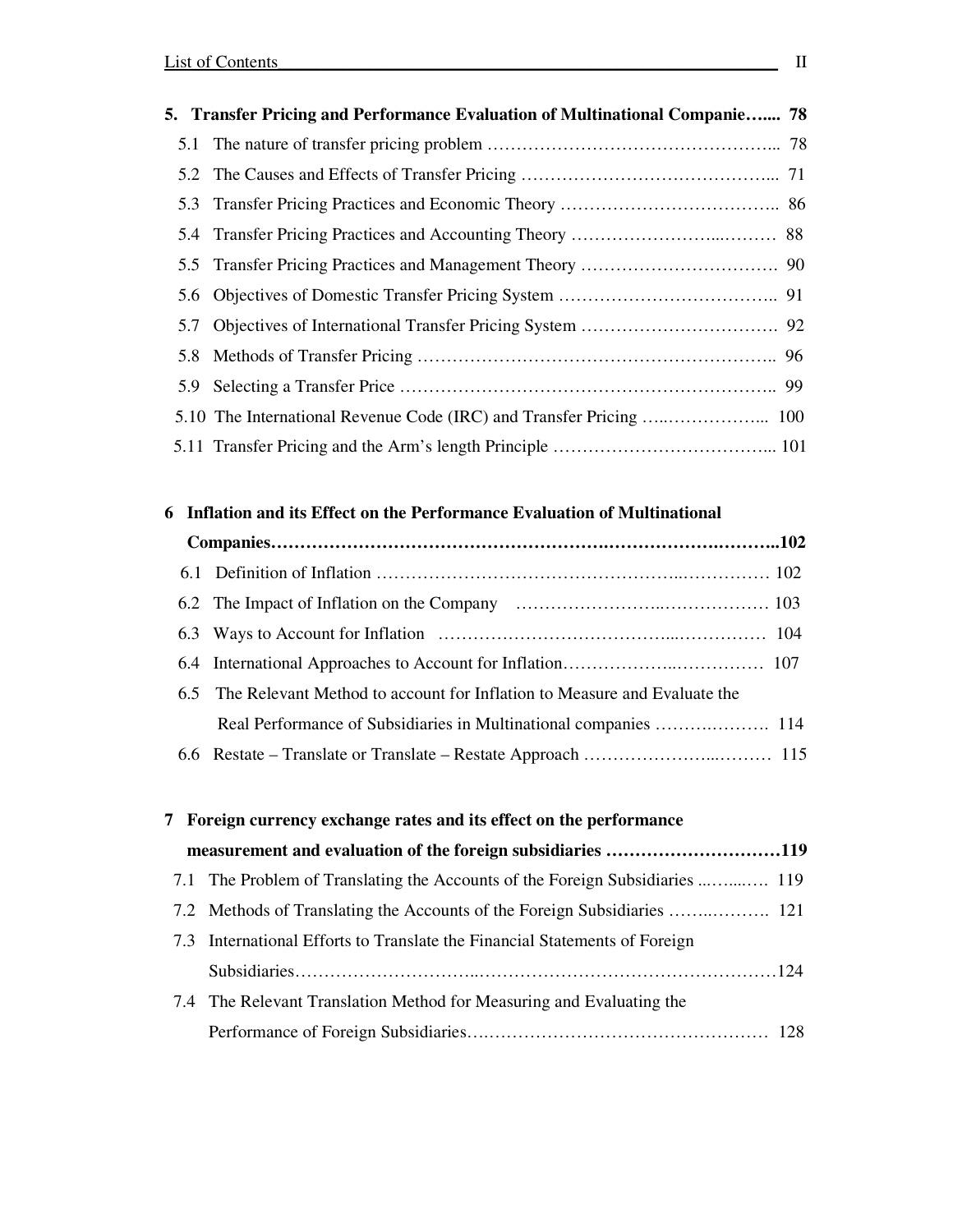|    |     | 8 Developing the performance evaluation of Multinational Companies           |  |
|----|-----|------------------------------------------------------------------------------|--|
|    |     |                                                                              |  |
|    | 8.1 | Measuring the Effect of the Environmental Factors on the Performance of MNCs |  |
|    |     |                                                                              |  |
|    |     | 8.2 Developing the Performance Evaluation of MNCs Operating in Egypt  145    |  |
|    |     |                                                                              |  |
| 9. |     |                                                                              |  |
|    |     |                                                                              |  |
|    |     |                                                                              |  |
|    |     |                                                                              |  |
|    |     |                                                                              |  |
|    |     |                                                                              |  |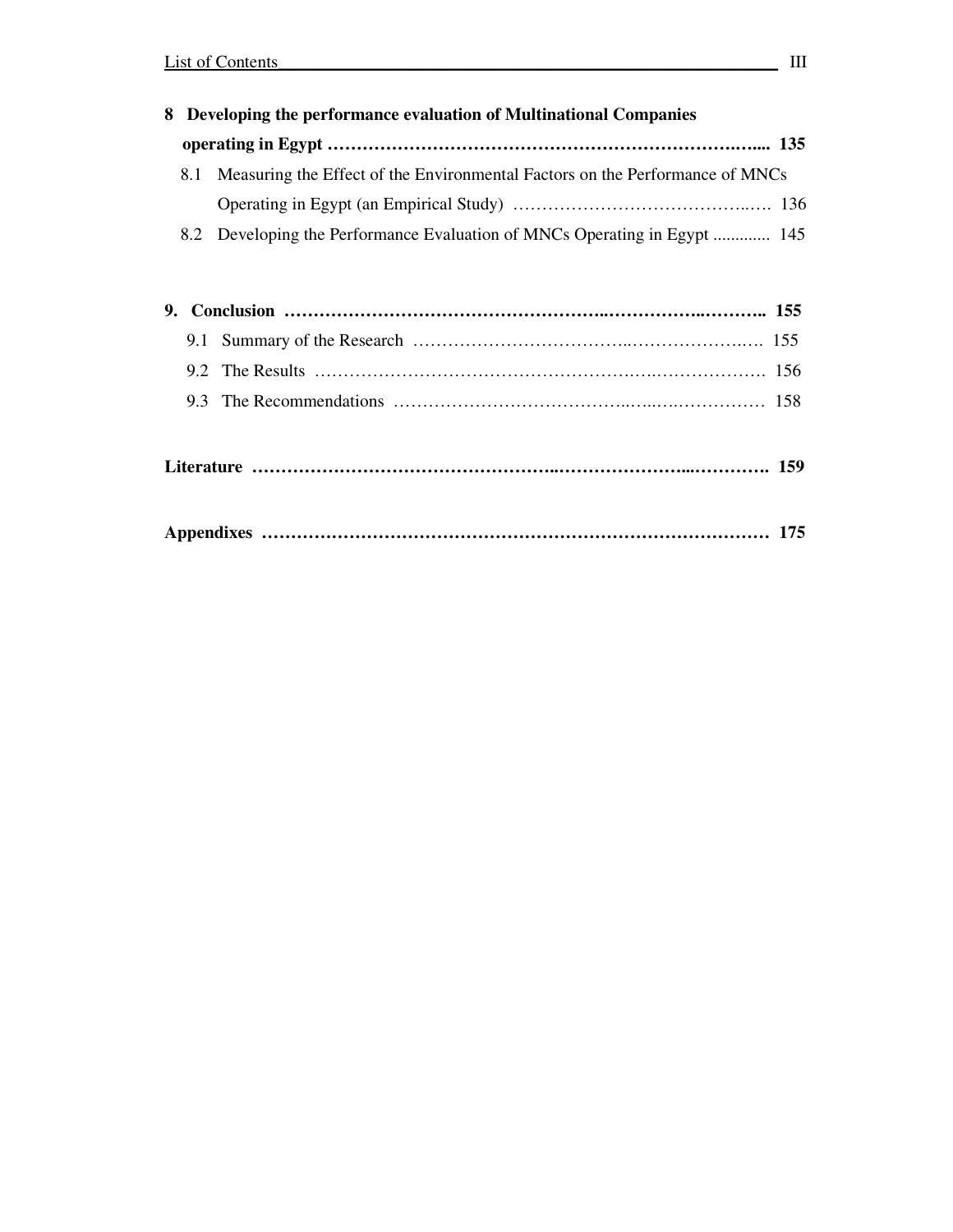## **List of Figures**

| Figure (1-1): Classification of the Environmental Factors and Variables affecting the |    |
|---------------------------------------------------------------------------------------|----|
|                                                                                       |    |
| Figure (2-1): Organization Structure with being International Division  18            |    |
|                                                                                       |    |
|                                                                                       |    |
|                                                                                       |    |
|                                                                                       | 21 |
|                                                                                       | 82 |
| Figure (5-2): Relationship between Strategy and Transfer Pricing Policy  83           |    |
| Figure (5-3): Economic Theory's Definition of the Transfer Pricing Problem  88        |    |
| Figure (5-4): Accounting Theory's Definition of the Transfer Pricing Problem  89      |    |
| Figure (5-5): Management Theory's Definition of the Transfer Pricing Problem  91      |    |
| Figure (6-1): Options of Restate and Translation of the Financial Statements of the   |    |
|                                                                                       |    |
| Figure $(7-1)$ : The Exchange Rate of the Egyptian Pound (EGP) against the American   |    |
|                                                                                       |    |
| Figure (7-2): The Exchange Rate of the Egyptian Pound (EGP) against the Euro  120     |    |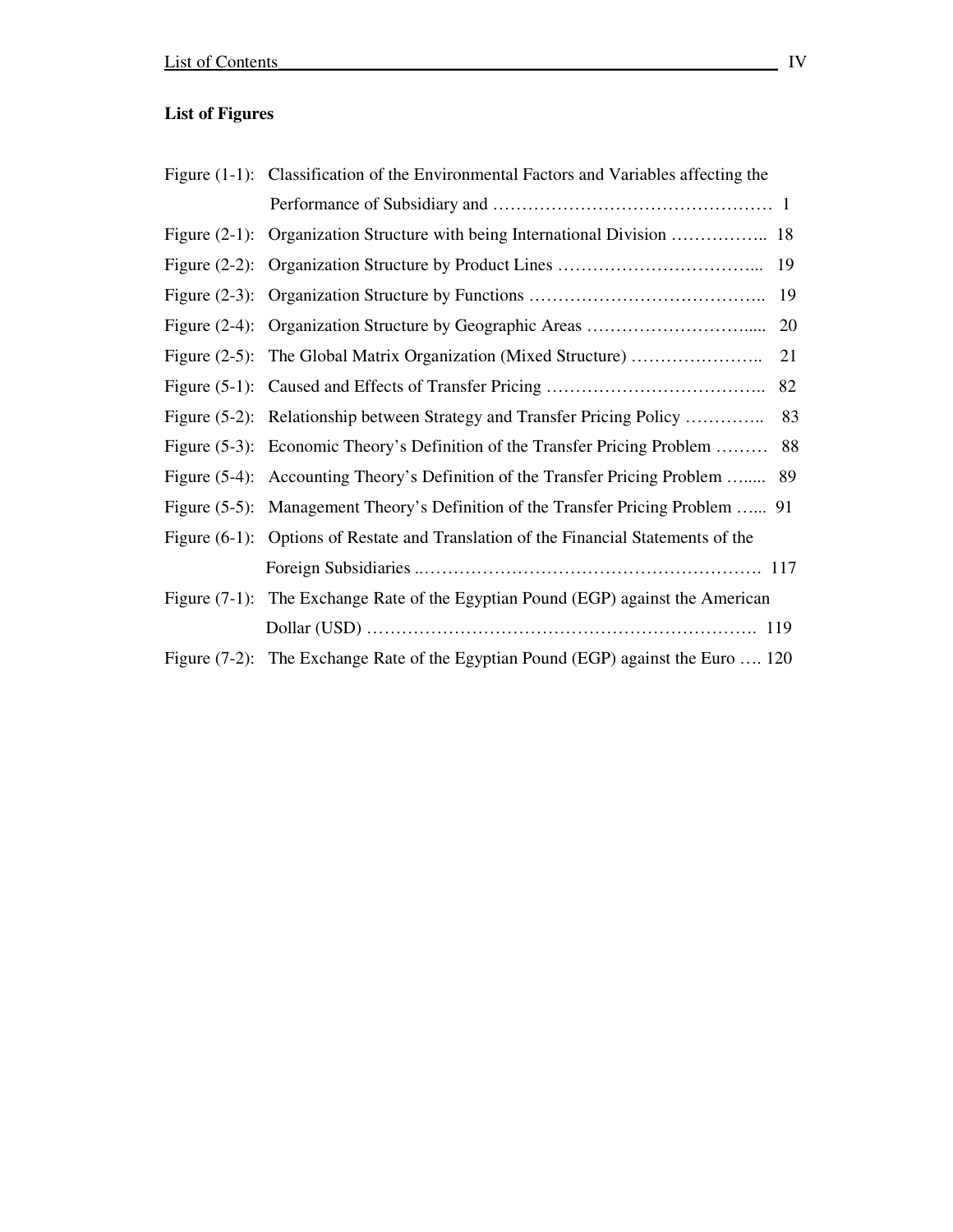### **List of Tables**

| Table (3-1): Non-financial measures used to evaluate the performance of the subsidiaries  |
|-------------------------------------------------------------------------------------------|
|                                                                                           |
| Table (7-1): The translated balance sheet of a subsidiary under constancy of the exchange |
|                                                                                           |
| Table (7-2): The translated income statement of a subsidiary under constancy of the       |
| exchange rate of the Egyptian Pound against US Dollar (EGP / USD) 130                     |
| Table (7-3): The translated balance sheet of a subsidiary under increase of the exchange  |
|                                                                                           |
| Table (7-4): The translated income statement of a subsidiary under increase of the        |
| exchange rate of the Egyptian Pound against US Dollar (EGP / USD) 131                     |
| Table (7-5): The translated balance sheet of a subsidiary under decrease of the exchange  |
|                                                                                           |
| Table (7-6): The translated income statement of a subsidiary under decrease of the        |
| exchange rate of the Egyptian Pound against US Dollar (EGP / USD) 132                     |
| Table (7-7): Return on Investment (ROI) of a subsidiary under the three possibilities     |
|                                                                                           |
| Table (8-1): The selected sample of the multinational companies operating in Egypt. 139   |
| Table (8-2): The effect of the environmental factors on the performance of the            |
|                                                                                           |
| Table (8-3): Models of Multiple-regression analysis of the relationship between ROI       |
|                                                                                           |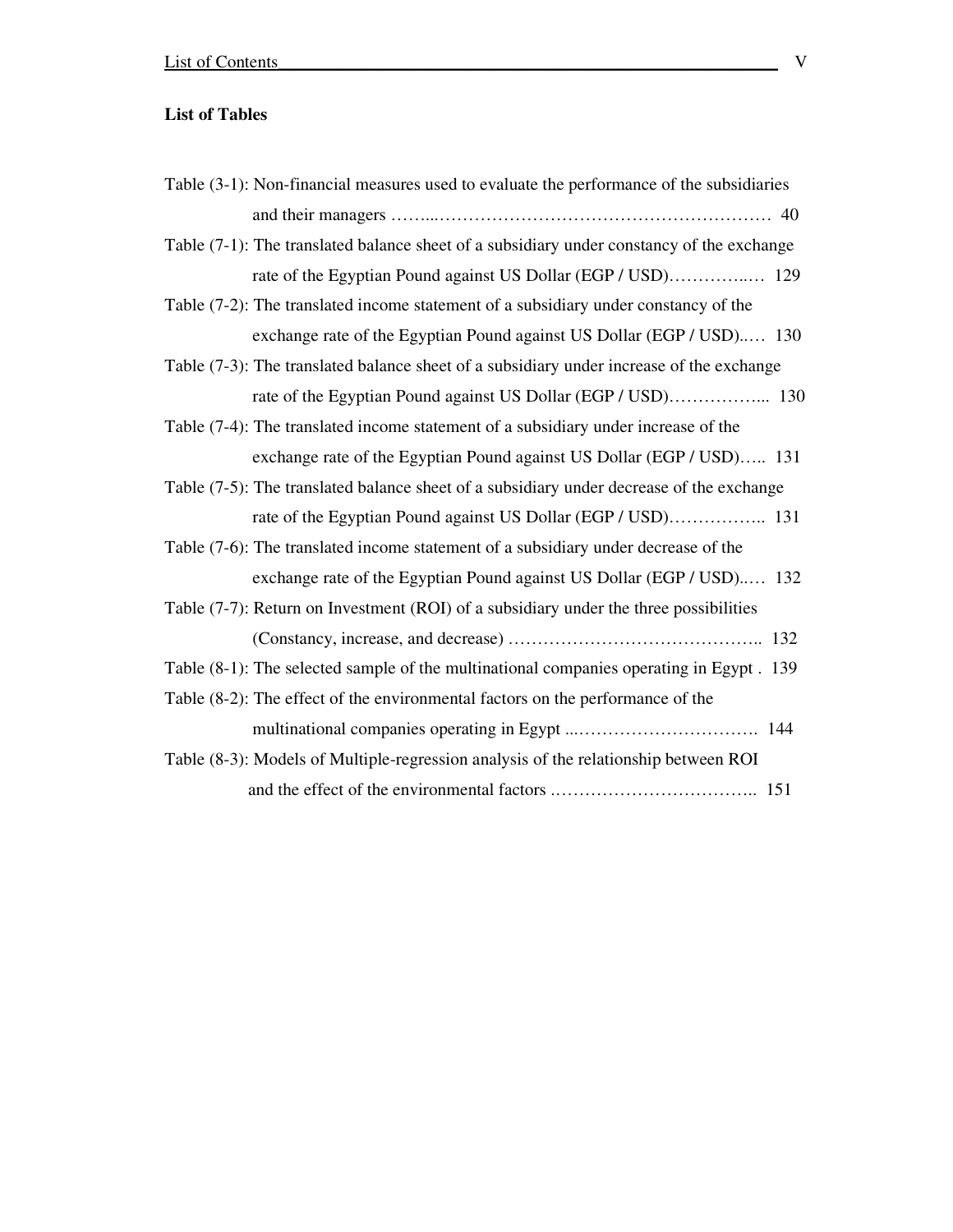#### **Abbreviation**

- AAA: American Accounting Association
- AICPA: American Institute of Chartered Public Accounts
- APB: Accounting Principle Board
- ASC: Accounting Standards Committee
- ASR: Accounting Series Release
- CC: Current Cost
- CCA: Current Cost Accounting
- ED: Exposure Draft
- CEO: Chief Executive Officer
- EAT: Earnings After Taxes
- EPS: Earnings Per Share
- EEC: European Economic Committee
- EGP: Egyptian Pound
- EICA: English Institute of Chartered Accounts
- EU: European Union
- FAS: Financial Accounting Standards
- FASB: Financial Accounting Standards Board
- GAFI: General Authority for investment & Free Zones
- FERF: Financial Executives Research Foundation
- GNP: Gross National Product
- GPP: General Purchasing Power
- GPPA: General Purchasing Power Accounting
- HC: Historical Cost
- H.Q: Headquarters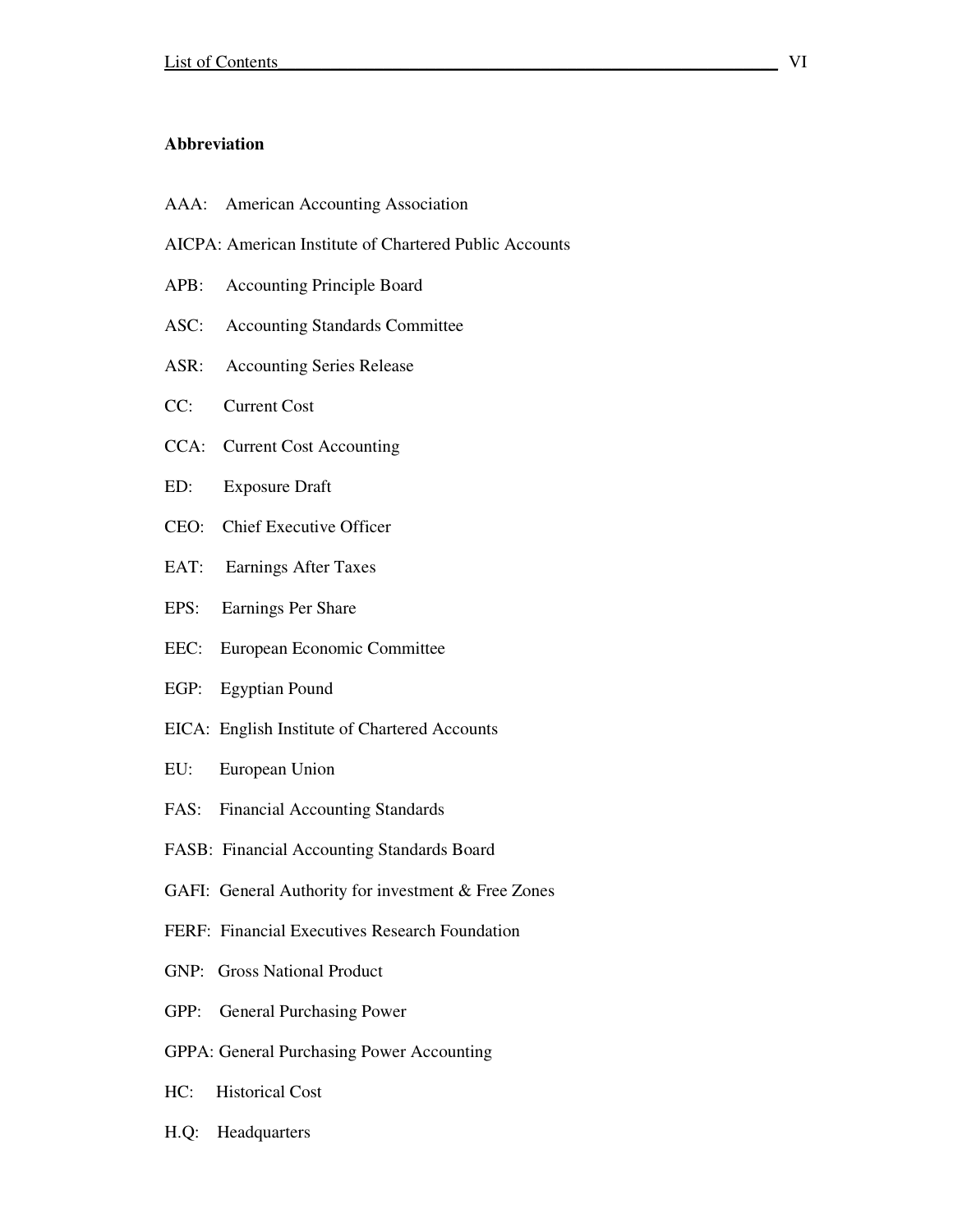- IAS: International Accounting Standards
- IASC: International Accounting Standards Committee
- ICI: Imperial Chemical Industries
- IRC: Internal Revenue Code
- IRR: Internal Rate of Return
- IRS: Internal Revenue Service
- MBR: Management By Result
- MNC: Multinational Company
- MNCs: Multinational Companies
- MNE: Multinational Enterprise
- MNEs: Multinational Enterprises
- OECD: Organisation for Economic Co-operation and Development
- QIZ: Qualified Industrial Zones
- RC: Replacement Cost
- RI: Residual Income
- R&D: Research and Development
- ROA: Return on Total Assets
- ROI: Return on Investment
- SE: Standard Error
- SEC: The Securities and Exchange Commission
- SPSS: Statistical Package for Social Sciences
- SSAP: Statement of Standard Accounting Practice
- USD: American United States Dollar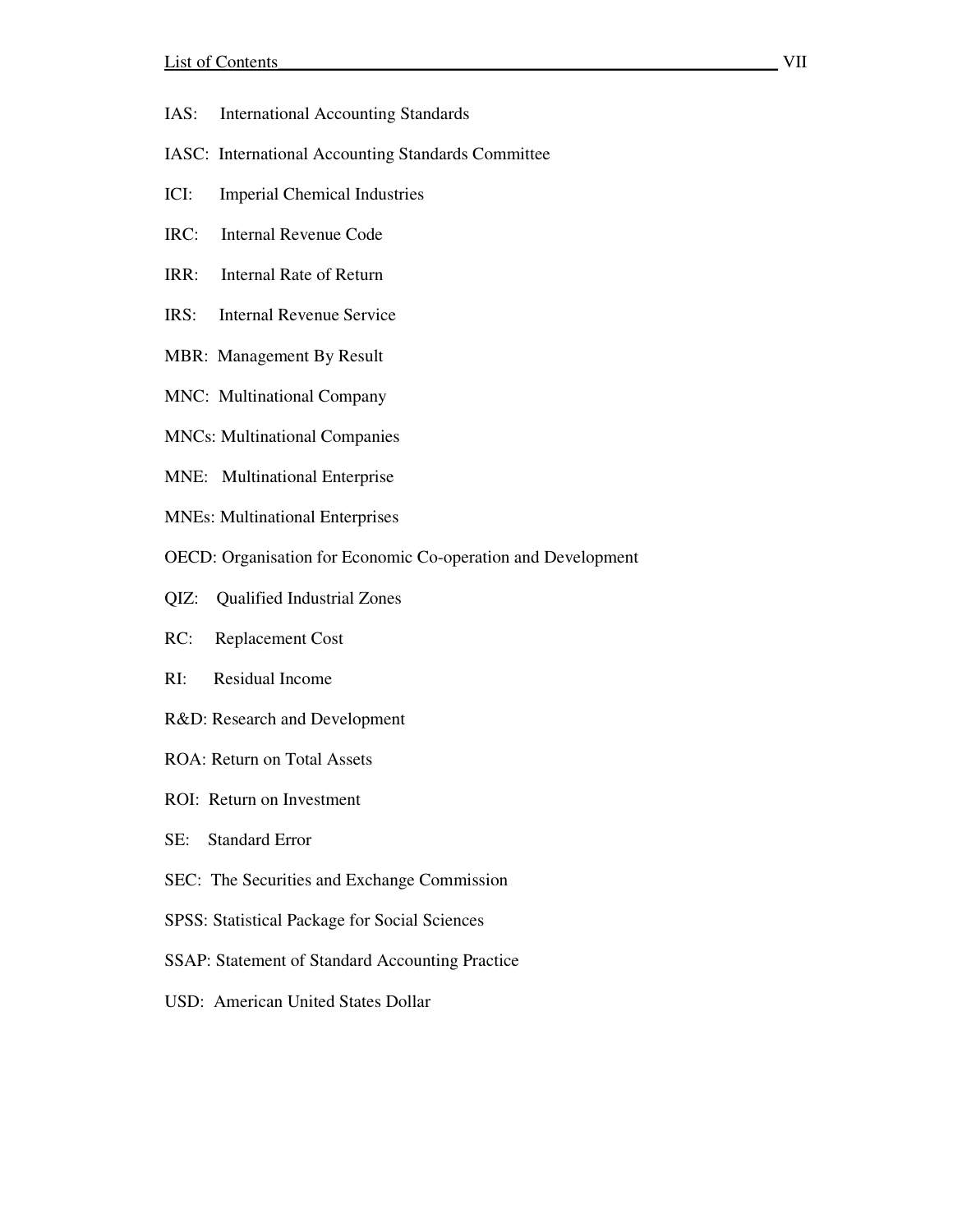#### **1 Introduction**

#### **1.1 Nature of the research problem**

Multinational company is a business organisation operating in more than one country. Each host country has a different environment from the other countries. According to the concept of the systems approach, multinational company is considered 'open system'; it affects and is affected with the surrounded environment. The environment of host country has some factors and variables which affect the company performance. The environmental factors and variables can be classified into economic, legal, cultural, social, technological and political factors. These environmental factors affect the performance of subsidiary during the operating, and they are out of control of the subsidiary management.



Figure (1-1): The environmental factors and variables affecting Subsidiary performance.